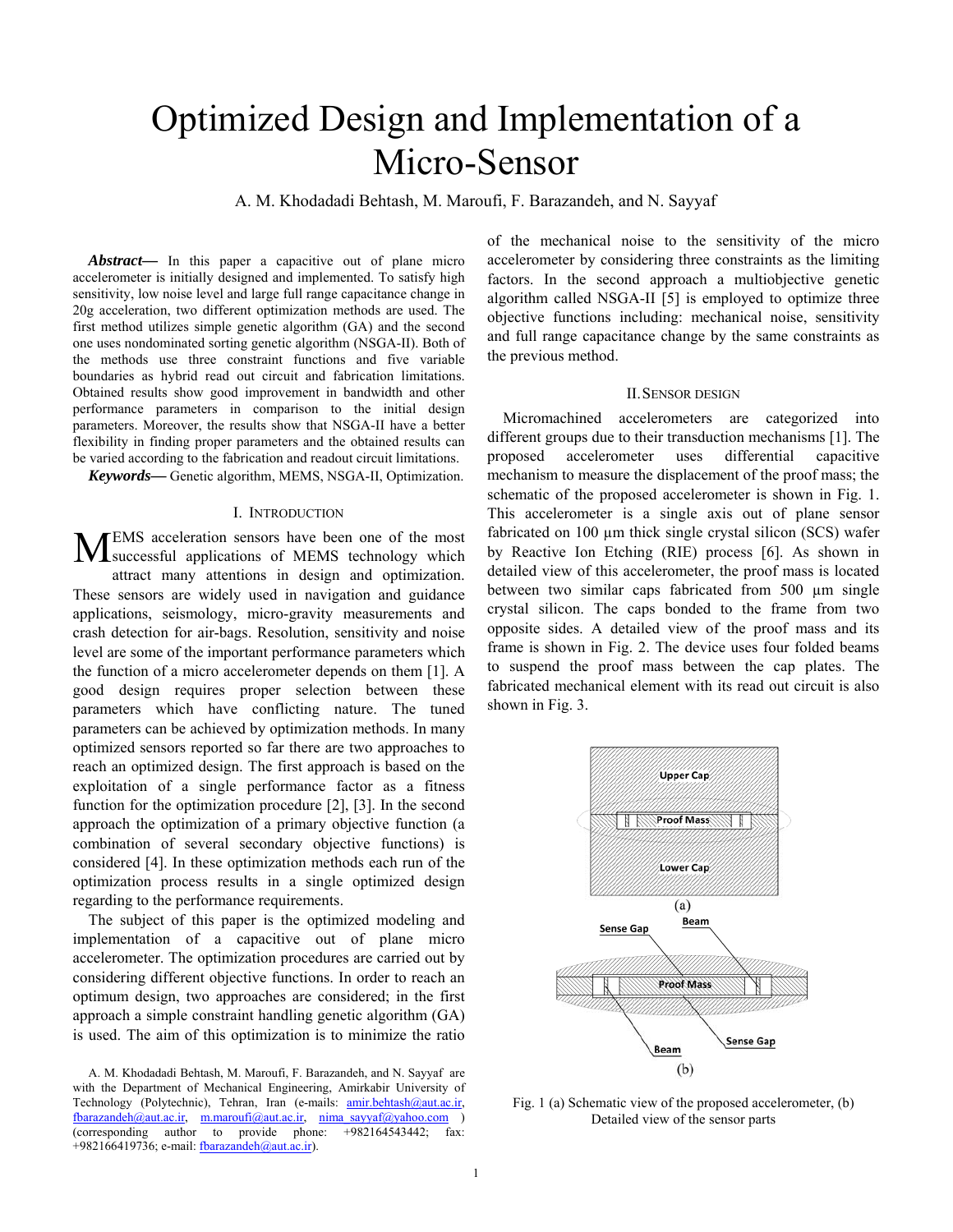

Fig. 2 Symbols for prototype sensor,  $L_M$  is the length of mass, W the width of beam and L is the length of beam



Fig. 3 Picture of the mechanical element and read out circuit

# III. THEORETICAL MODELS

#### *A. Mechanical Lumped Model*

An accelerometer generally consists of a proof mass which is suspended against a fixed body. External acceleration displaces the mass relative to the support frame. The whole system can be modeled by a second order system which consists of an effective mass of M, an equivalent spring constant K and a damping factor of C, this model is shown in Fig. 4. The transfer function for mechanical part can be obtained by  $(1)$  [1].

$$
\frac{Y(s)}{A(s)} = \frac{1}{S^2 + CS/M + K/M}
$$
 (1)

Where effective mass can be calculated as (2):

$$
M = \left[ \left( 52L / 35 + 200 \times 10^{-6} \right) W + L_M^2 \right] t \rho \tag{2}
$$

In this equation,  $\rho$  is the density of the silicon and t is the thickness of wafer. To consider the mass of the beam in this equation, it is assumed that the total mass of the beam is lumped on the beam's tip.



Fig. 4 Accelerometer lumped model

The proposed micro accelerometer consists of a proof mass connected to the frame by four folded beams. The beams suspend the proof mass against the inertial force (acceleration). The total spring constant K, stated in (3), is the sum of three spring constants including:  $K_{\text{mech}}$  as mechanical stiffness,  $K_{elec}$  as negative electrostatic stiffness and  $K_{square}$  as the elastic damping coefficient of the air [7].

$$
K = K_{mech} + K_{elec} + K_{squeeze}
$$
\n<sup>(3)</sup>

Mechanical stiffness can be calculated by (4), in which, E is the elastic modulus for the silicon beam.

$$
K_{mech} = 4EWt^3 / L^3
$$
 (4)

Also, the electrostatic stiffness can be calculated by the use of (5).

$$
K_{elec} = -2\varepsilon_0 A V^2 / d_0^3 \tag{5}
$$

Where A is the overlapping area of capacitance plates, V the rms excitation voltage applied to the capacitance plates by readout circuit and  $d_0$  is the initial capacitance gap between the cap plates and the proof mass.

# *B. Squeeze Film Damping Model*

In addition to the inertial force, the squeeze film damping effect is also present. The squeeze film effect is due to the trapped air between the proof mass and the stationary plates (upper and lower caps) [7].

In an oscillating MEMS structure, surrounding gas can profoundly affect the dynamic behavior of the system. This effect is due to the damping pressure acting on the moving plate. For a plate moving normally in front of a stationary one, damping pressure causes a resistive force against movement. This force consists of two components: viscous damping force and elastic damping force. The viscous damping is proportional to the velocity of the proof mass and the elastic damping is proportional to the proof mass displacement (as in (6)).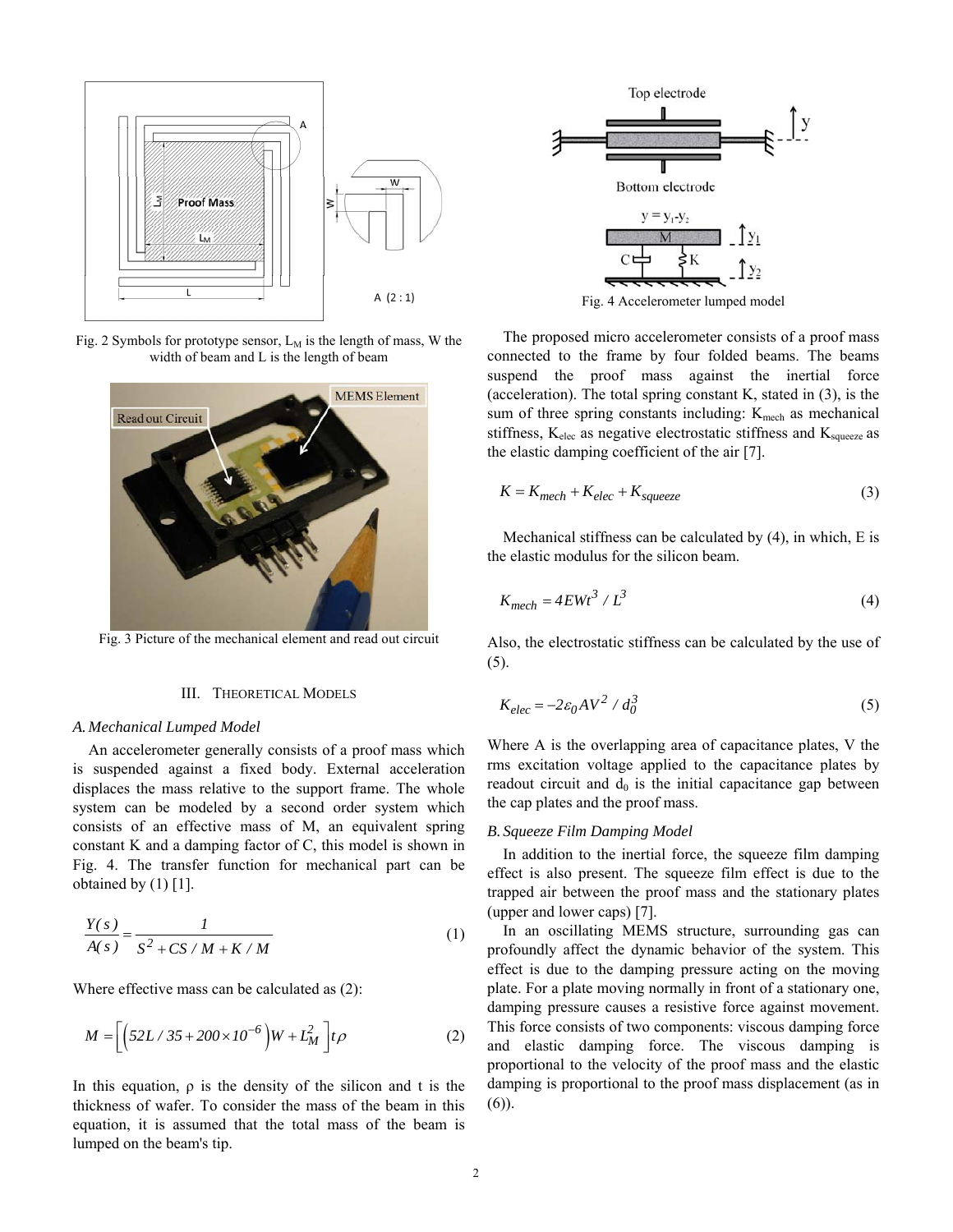$$
F_{squeeze} = -K_{squeeze}y - C_{squeeze}y \tag{6}
$$

Where  $F_{\text{square}}$  is squeeze film damping force acting on the proof mass, *y* is the displacement normal to the proof mass plate, and *y* is the first derivative of *y* which presents the plate's velocity.

Squeeze film damping in parallel plates can be defined by the use of linearized Reynold's equation [7]. For a rectangular plate it can be shown that the viscous and elastic damping coefficients are functions of squeeze number, σ and can be expressed as (7) and (8), respectively.

$$
C_{square} = \frac{64P_a A \sigma}{\pi^6 d_0 \omega} \sum_{m,n \text{ odd}} \left( m^2 + \left( \frac{n}{\eta} \right)^2 \right)
$$

$$
\sqrt{\left( mn \right)^2 \left\{ \left[ m^2 + \left( \frac{n}{\eta} \right)^2 \right]^2 + \sigma^2 / \pi^4 \right\}} \tag{7}
$$

$$
K_{squareze} = \frac{64P_a A \sigma}{\pi^8 d_0}
$$

$$
\sum_{m,n \text{ odd}} \left( (mn)^2 \left\{ \left[ m^2 + \left( \frac{n}{\eta} \right)^2 \right]^2 + \sigma^2 / \frac{n^4}{\pi^4} \right\} \right)^{-1} \tag{8}
$$

Where  $P_a$  is the package pressure,  $d_0$  the initial gap between parallel capacitance plates, ω the radial frequency of the plate oscillation, η the aspect ratio of the plate (ratio of length to width of the oscillating plate) which in this problem equals to 1, and A is the area of the plate (i.e.,  $A = L_M \times L_M$ ).

The squeeze number can be calculated by the use of (9):

$$
\sigma = I2\mu_{\text{eff}}\omega L_{\text{m}}^2 / \left(P_a d_0^2\right) \tag{9}
$$

In this equation  $\mu_{\text{eff}}$  is the effective viscosity which can be modeled by (10).

$$
\mu_{\text{eff}} = 1.79 \times 10^{-5} / \left( 1 + 9.658 \left( \frac{\lambda}{d_0} \right)^{1.159} \right) \tag{10}
$$

Where,  $\lambda$  is the mean free pass of the air molecules. Regarding the above explanation, if the proof mass oscillates in a low frequency, the effect of elastic damping coefficient  $(K_{\text{source}})$ will be remarkable, but in low frequencies, this effect can be negligible in compare to mechanical spring constant  $(K_{\text{mech}})$ and the dominating force would be the viscous damping force.

#### *C.Natural Frequency Model*

Natural frequency is one of the important parameters that can affect the mechanical specifications of an accelerometer. The first resonant mode of the designed accelerometer can be calculated as a function of total spring constant K, and the equivalent mass M, using spring-mass lumped parameter model:

$$
f_n = \frac{1}{2\pi} \sqrt{\frac{K}{M}}
$$
\n(11)

# *D.Sensor Noise Model*

The total noise of a micro accelerometer consists of mechanical noise and electric readout circuit noise as stated in (12) [3].

$$
Noise_{total} = \sqrt{Noise_{mech}^2 + Noise_{elec}^2}
$$
 (12)

Mechanical noise is an intrinsic noise due to damping and is called Brownian motion noise which results from the random collision of air molecules with the proof mass [8]. The Brownian noise depends on the surrounding gas temperature T, damping coefficient  $C_{square}$  (as in (7)) and the effective mass contributing in the oscillation M (as calculated in (2)). The acceleration noise resulted from Brownian noise is introduced in (13).

$$
Noise_{mech} = \sqrt{\frac{4K_BTC_{squeeze}}{M}} \left[\frac{m}{s^2} / \sqrt{Hz}\right]
$$
 (13)

In this equation  $K_B$  is the Boltzmann constant.

#### *E.Capacitive Pick-off Model*

According to the read out circuit specifications, the position of the proof mass is measured using changes in the capacitance on both sides of the proof mass  $(C_1-C_2)$ , this value can be expressed as (14):

$$
\Delta C_a = C_I - C_2 = 2\varepsilon_0 A y^2 / \left( d_0^2 - y^2 \right) \tag{14}
$$

Where  $\Delta C_a$  is the full range capacitance change in the applied acceleration a, and  $\varepsilon_0$  is the permittivity of the dielectric (in this case air).

# IV. OPTIMIZATION

#### *A. Simple Genetic Algorithm (GA)*

Genetic algorithms (GAs) first introduced by Holland et al use the rules of natural species and eliminate unwanted individuals and transfer elite ones to the next generation via reproduction [9]. GA operates with a collection of individuals or chromosomes, called a population. Each individual can be a solution for the problem and is used to form new individuals by means of genetic operators.

Two operators are employed to generate new individuals from existing ones: crossover and mutation. The former is used as the major operator and the performance of a genetic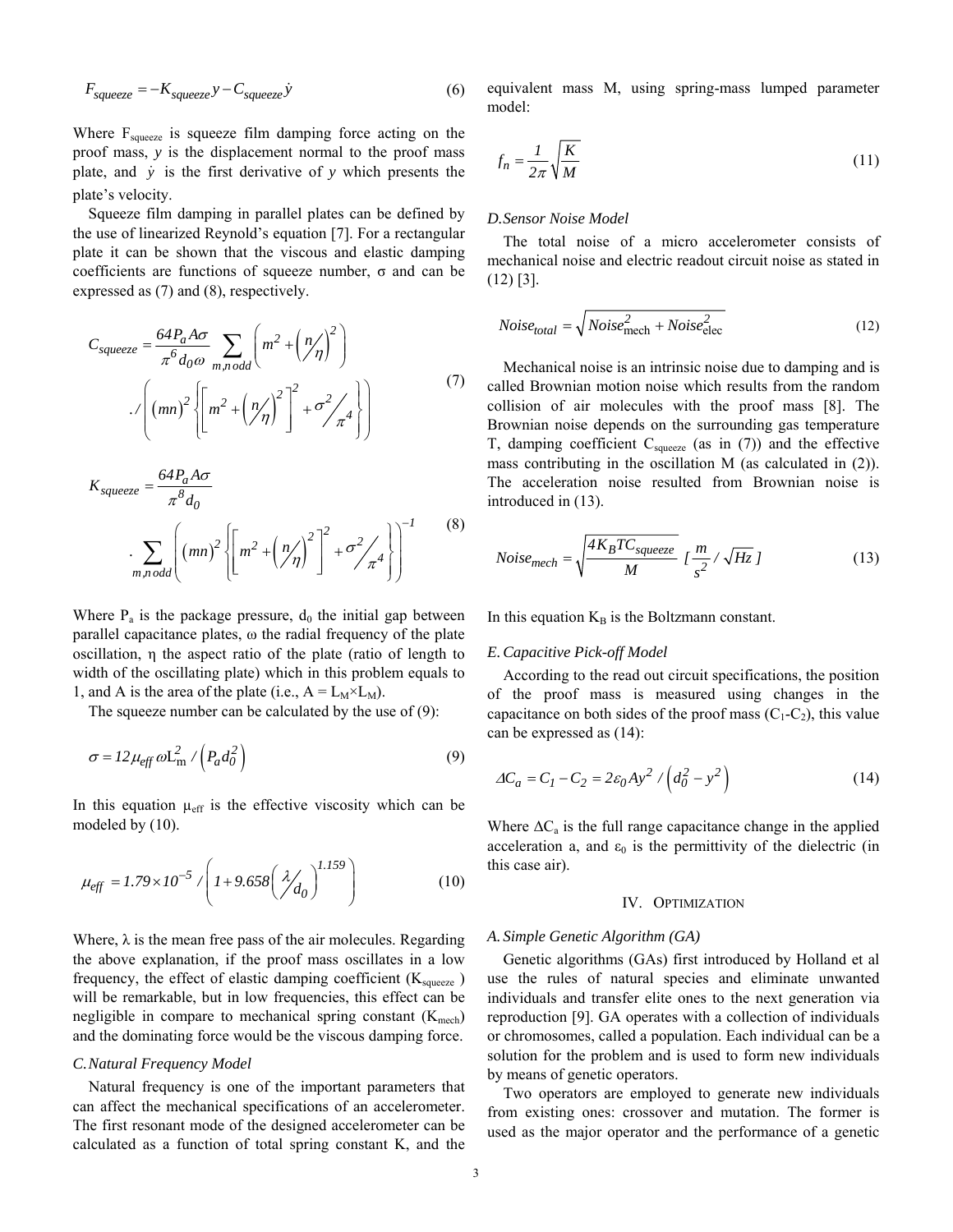system is profoundly dependent on it, during this process two chromosomes (parents) are combined together and new chromosomes (offsprings) are formed. The latter one is the most important operator of GA and is used as the secondary operator to produce random changes in some chromosomes.

The next step is the selection step [9], and is applied to evaluate new individuals and to form new population by selecting the more fit individuals from the parent population and the offspring population.

In this study tournament selection method which employs pair wise selection is used. This operator satisfies three criteria to handle a constrained optimization problem [10]:

- 1- Any feasible solution is prior to infeasible one in the selection process.
- 2- Comparing two feasible solutions, the one with better objective function is desired.
- 3- Among two infeasible solutions, the bigger violation from constraints makes the chance of selection smaller.

It is needless to assign a penalty function to infeasible solutions in this method. The above steps are repeated till the stopping criterion (maximum number of generations) is met. In this study the maximum generations of 500, the population size of 20 are used. The crossover and mutation probabilities are set to be 0.75 and 0.05 respectively.

# *B. Multiobjective Nondominated Genetic Algorithm (NSGA-II)*

Over the recent decades, a numbers of multiobjective evolutionary algorithms (MOEAs) are introduced. Multiobjective Genetic Algorithm (MOGA) by Fonseca and Fleming, Nondominated Sorting Genetic Algorithm (NSGA) by Srinivas and Deb, Niched Pareto Genetic Algorithm (NPGA) by Horn, Pareto-Archived Evolution Strategy (PAES) by Knowles and Strength Pareto Evolutionary Algorithm (SPEA) by Zitzler and Thiele are some of these proposed methods [11]. These kinds of algorithms are suitable for multiobjective optimization problems. NSGA-II, proposed by Deb et al [5], is one of the most efficient and well known multiobjective evolutionary algorithms which use nondominated sorting and crowding distance techniques to rank and select population fronts. The algorithm procedure is as follows:

- 1- The population initialization due to the problem range and constraints;
- 2- Sorting of individuals into different levels (fronts);
- 3- Assigning a nondomination number or a rank number (starting from 1 as the top and nondominated one) to each front and calculating the crowding distance.
- 4- Selecting operation using binary tournament selection method (picking out two solutions of the population and choosing the better one);
- 5- Employing crossover and mutation operators (offspring population  $Q_i$  is formed);
- 6- Forming new population Ri, combining random parent population  $P_i$  of size N and offspring population of the same size (i.e.  $R_i = Q_i + P_i$ );
- 7- Sorting the new population and assigning a rank

number according to nondomination. Finally, a new population  $P_{i+1}$  will be obtained by removing the solutions overflowing N.

Repeating aforementioned procedure, a group of optimum solutions called Pareto optimal fronts will be achieved and decision maker can select each of them as a solution for the problem.

In this paper the population size of 200 and 1000 generations is used. The crossover and mutation probability rates are set on 0.75 and 0.05 respectively.

# *C.Optimization Functions*

# *1) Single Objective Optimization*

To achieve a sensor with high resolution, a low noise level as well as a high sensitivity is required [2]. The minimization of the ration introduced in (15) will satisfy both of these requirements simultaneously.

$$
f = \sqrt{\frac{4K_BTC_{square}}{M}} \left[ (\omega_n^2 - \omega^2) + \left( \frac{C_{square}}{M} \omega \right)^2 \right]
$$
 (15)

# *2) Multiobjective Optimization*

The multiobjective optimization problem is established as follows:

- Maximization of the mechanical sensitivity derived from (1);

- Minimization of the Brownian noise in (13);

- Maximization of the full range capacitance change in 20g input acceleration presented in (14);

Each of these functions is taken as a distinct objective function in multiobjective procedure and a set of nondominated solutions has been obtained using NSGA-II.

Considering electrical read out circuit limits, fabrication process resolution and allowable space for the sensor system, a group of constraint functions and variable boundaries are introduced. These limiting values are shown in Table I. Since the values for viscous and elastic damping coefficients are functions of frequency  $((7)$  and  $(8)$ ), the constraint functions should be evaluated in each input acceleration frequency, so all of the optimizations including single and multiobjective,

TABLE I CONSTRAINT FUNCTIONS AND VARIABLE BOUNDARIES USED IN OPTIMIZATION PROCEDURES

| Constraints           |          | Limit    |                          | Limit |       |  |  |
|-----------------------|----------|----------|--------------------------|-------|-------|--|--|
|                       | Lower    | Upper    | Variables                | Lower | Upper |  |  |
| BW (Hz)               | 300      | 600      | $L_M$ (mm)               | 3.3   | 4.9   |  |  |
| $C_0$ (pF)            | 9.5      | 10.5     | (mm)                     | 3.5   | 5.9   |  |  |
|                       |          |          | $W \left( \mu m \right)$ | 50    | 100   |  |  |
| $\Delta C_{20g}$ (pF) |          |          | $P_a$ (KPa)              | 0.1   | 100   |  |  |
|                       | $0.4C_0$ | $0.6C_0$ | $d_0 \,(\mu m)$          | 10    | 20    |  |  |

BW = Bandwidth,  $C_0$  = Initial capacitance,  $\Delta C_{20g}$  = Full range capacitance change,  $L_M$  = Length of mass, L = Length of beam, W = Width of beam,  $P_a$  = Package pressure,  $d_0$  = Initial gap.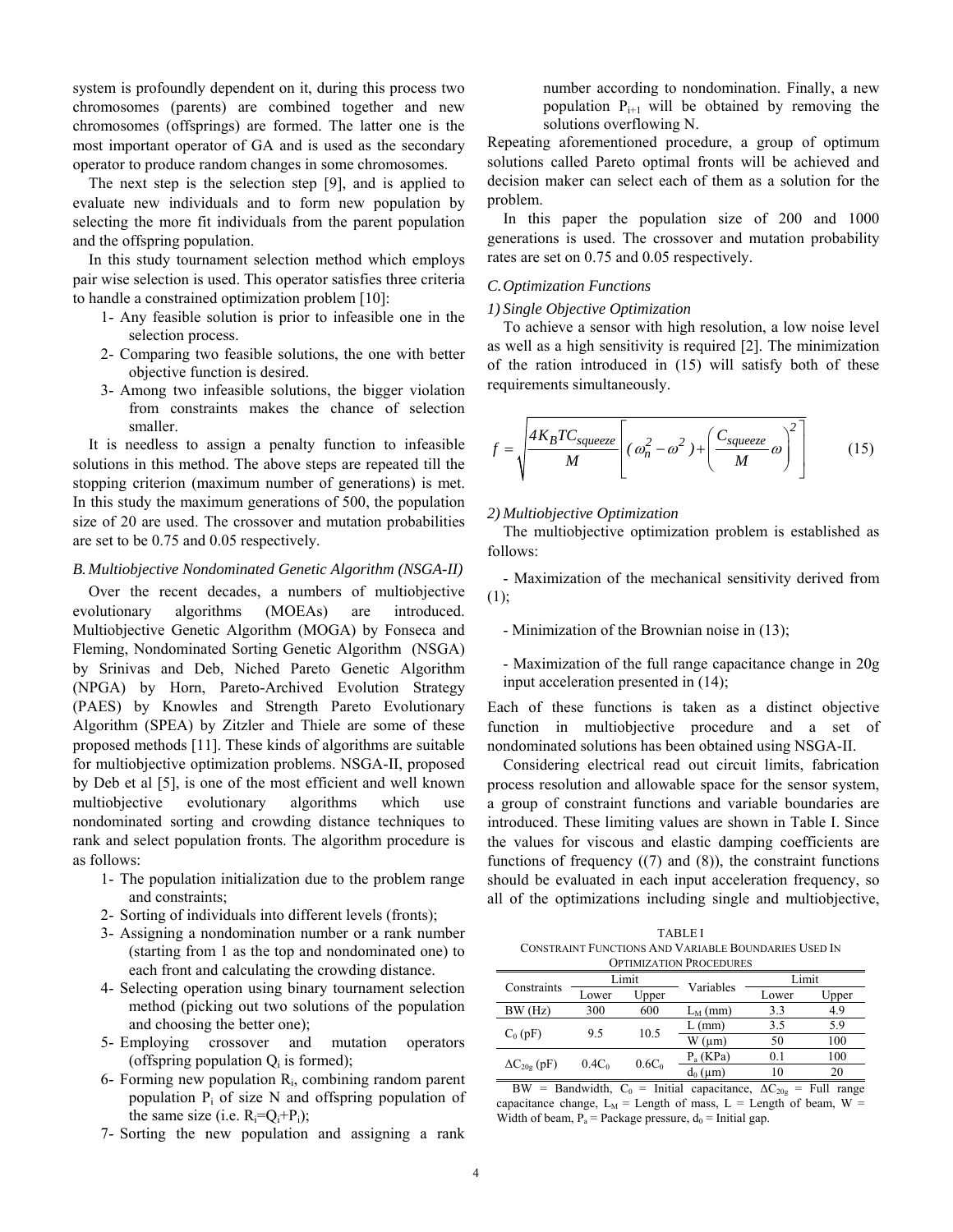are carried out in three different working frequencies, 25, 125, 225 Hz in order to approximately sweep the whole working frequency range.

### V.RESULTS

Two optimization procedures are carried out by the use of single and multiobjective genetic algorithms. The aim of the first optimization is to minimize the ratio presented in the (15). Generally, three inequalities are defined as constraints for the first process. Using the variable boundaries developed in Table I, the optimization processes for three working frequencies will result in an optimized design for each frequency. Fig. 5 shows the convergence of the solution for the working frequency of 125Hz. The complete results for three above mentioned frequencies using the first optimization procedure are presented in Table II.



Nondominated sorting genetic algorithm (NSGA-II) is also applied to the three objective functions introduced previously. In the NSGA-II process, the same constraints and boundaries are used as optimization requirements. In a multi-objective optimization problem generally there is not a single optimum solution that minimizes all of the objective functions simultaneously and instead several trade-off solutions (Pareto fronts) are usually selected as the optimum results [5]. The 3D and 2D plots of optimum fronts at the frequency of 125Hz are shown in Fig. 6, 7 and 8. To investigate the operation of the algorithm and compare the results with the single objective method, the extremum results for each of three objective functions are also presented in Table II.

# VI. DISCUSSION

As it is shown in Fig. 5, the simple genetic algorithm is successfully converged to an optimum value. In order to compare the results, the values of the performance functions in the initial design (before optimization) are also reported in Table II. The aim in single objective GA is to minimize the ratio of Brownian noise to sensitivity. A comparison between simple GA results and the results related to the design

specifications before optimization shows that the results for sensitivity and Brownian noise are better in optimized designs. Additionally all of the optimized designs from GA, reported in Table II, have better bandwidths. The simple GA also results in a larger full range capacitance change in the full range operation of the sensor (i.e. in 20g input acceleration). The improvement achieved in capacitance change and also bandwidth is due to the constraints applied to the optimization process. The results depict that it is better to consider the package pressure around 100 Pa to result in a broader bandwidth and a lower noise level. If the cost of vacuum packaging is ignored this will be a good method to decrease the mechanical noise level and to increase the sensor's bandwidth [12]

In the optimization process with NSGA-II algorithm, all of the results (Table II) related to the extremum points (except the last design) have broader bandwidth than the first optimization process (GA). Major improvement is observed in the full range capacitance changes (about 151%) in compare to the initial design reported in this table for all results obtained by NSGA-II (except those for minimum Brownian noise). The results relating to the minimum Brownian noise show smaller improvement in full range capacitance changes (about 45%). Designs obtained by NSGA-II considering the minimum Brownian noise are not desirable because of the minimum detectable capacitance change limitations of the readout circuit. This small full range variation finally leads to reduce the sensor resolution. In spite of maximum bandwidth among the other designs, the results obtained from the Brownian noise extremums are not considered for further investigation. If the designs with the maximum full range capacitance changes are chosen, the Brownian noise level will be at its maximum level. This requires a trade-off between the designs with maximum full range capacitance change and minimum mechanical noise.

To find the appropriate solution between different designs proposed by NSGA-II, a compromise should be made between a lower noise and a larger full range capacitance change. For instance a full range capacitance change of about 6 pF is chosen to be appropriate regarding readout circuit specifications. According to Fig. 9 and 10 it will result in  $2.75 \times 10^{-6}$  m/s<sup>2</sup>/ $\sqrt{Hz}$  Brownian noise level and  $2.70 \times 10^{-8}$  $m/m/s<sup>2</sup>$  sensitivity for the selected design working in the frequency of 125Hz. The complete result for the design variables and also the other two working frequencies is shown in Table III.

The results shown in Table III depict a better trade-off between the mechanical noise and the full range capacitance change in compare to results obtained from NSGA-II in Table II. Also, the optimization results in both of the methods show that the pressure near 100 Pa can cause better performance. Considering Table II and III it can be concluded that each optimization method (GA and NSGA-II) results in appropriate specifications for the micro accelerometer; however, it should be taken into account that the results from NSGA-II have better flexibility in order to find proper solutions.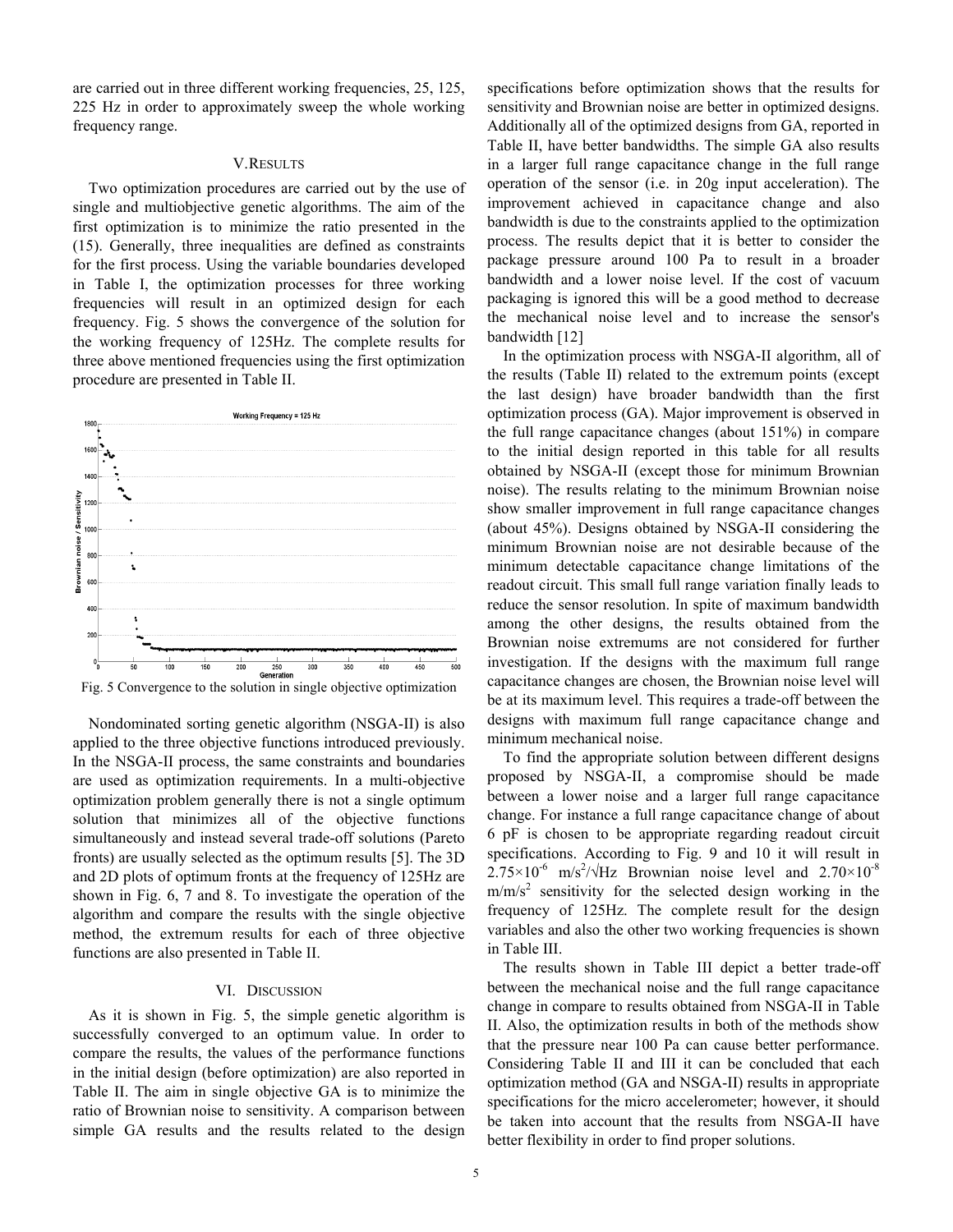| RESULTS FOR SINGLE AND MULTIOBJECTIVE OPTIMIZATION AND INITIAL DESIGNS BEFORE OPTIMIZATION |                           |                  |              |            |                     |              |                 |                                                                                |                                                               |                      |                      |         |
|--------------------------------------------------------------------------------------------|---------------------------|------------------|--------------|------------|---------------------|--------------|-----------------|--------------------------------------------------------------------------------|---------------------------------------------------------------|----------------------|----------------------|---------|
| Optimization<br>specification<br>Optimized<br>type                                         |                           |                  | Variables    |            |                     |              |                 | Sensor specifications                                                          |                                                               |                      |                      |         |
|                                                                                            |                           | (E)<br>frequency | $L_M(\mu m)$ | $L(\mu m)$ | $(\mu m)$<br>$\geq$ | $d_0(\mu m)$ | $P_a(Pa)$       | Noise <sub>mech</sub><br>$\times 10^{-6}$<br>(m/s <sup>2</sup> / $\sqrt{Hz}$ ) | $Sens \times 10^{-8}$<br>$\left(\text{m}/\text{m/s}^2\right)$ | $\mathcal{C}_0$ (pF) | $\Delta C_{20g}$ (pF | BW (Hz) |
|                                                                                            | Initial design            | 25               | 4410         | 5160       | 90                  | 17           | 10 <sup>5</sup> | 2122.2                                                                         | 1.04                                                          | 10.12                | 2.51                 | 118     |
| objective<br>Single                                                                        |                           | 25               | 4871.1       | 5871.1     | 59.9                | 20.0         | 100.0           | 2.68                                                                           | 2.83                                                          | 10.50                | 6.30                 | 378.74  |
|                                                                                            | Noise $_{mech}$ /<br>Sens | 125              | 4857.5       | 5857.5     | 59.1                | 20.0         | 100.0           | 2.68                                                                           | 2.83                                                          | 10.44                | 6.26                 | 378.74  |
|                                                                                            |                           | 225              | 4679.1       | 5679.1     | 50.0                | 20.0         | 100.0           | 2.69                                                                           | 2.82                                                          | 9.69                 | 5.79                 | 379.22  |
|                                                                                            |                           | 25               | 4638.0       | 5623.0     | 99.8                | 20.0         | 100.1           | 2.64                                                                           | 1.37                                                          | 9.52                 | 2.61                 | 543.44  |
|                                                                                            | Noisemech                 | 125              | 4633.7       | 5633.7     | 100.0               | 20.0         | 100.0           | 2.62                                                                           | 1.38                                                          | 9.50                 | 2.61                 | 542.74  |
|                                                                                            |                           | 225              | 4871.2       | 5871.2     | 100.0               | 20.0         | 100.0           | 2.58                                                                           | 1.75                                                          | 10.50                | 3.64                 | 485.82  |
|                                                                                            |                           | 25               | 4736.7       | 5631.6     | 52.7                | 18.9         | 110.7           | 3.00                                                                           | 2.67                                                          | 10.50                | 6.30                 | 389.43  |
| Multi objective                                                                            | $\Delta C_{20g}$          | 125              | 4757.3       | 5740.9     | 56.0                | 19.1         | 105.2           | 2.87                                                                           | 2.71                                                          | 10.50                | 6.29                 | 387.95  |
|                                                                                            |                           | 225              | 4832.4       | 5820.2     | 58.3                | 19.7         | 110.8           | 2.81                                                                           | 2.85                                                          | 10.50                | 6.30                 | 381.76  |
|                                                                                            |                           | 25               | 4734.4       | 5724.9     | 53.1                | 20.0         | 101.3           | 2.71                                                                           | 2.78                                                          | 9.92                 | 5.85                 | 381.64  |
|                                                                                            | Sensitivity               | 125              | 4789.2       | 5786.4     | 55.8                | 20.0         | 100.0           | 2.68                                                                           | 2.83                                                          | 10.21                | 6.11                 | 380.45  |
|                                                                                            |                           | 225              | 4840.4       | 5840.1     | 58.3                | 20.0         | 100.2           | 2.62                                                                           | 2.91                                                          | 10.37                | 6.20                 | 379.18  |

TABLE II

Noisemech = Brownian noise, Sens = Mechanical sensitivity



Fig. 6 Pareto optimal fronts for sensitivity, capacitance change and Brownian noise in 125Hz as working frequency



125Hz as working frequency



working frequency

It is evident from Table III that the bandwidth values for three designs with different frequencies have the maximum difference of 0.45%, so with a good approximation they can be assumed the same. Because of the bigger initial capacitance, sensitivity and also lower Brownian noise of the third design in this table, it is selected as the final design achieved from NSGA-II method for the fabrication. Moreover for the first optimization method, regarding Table II, the results for the bandwidth show the maximum difference of 0.13% and they can be assumed the same. The first design of GA method (Table II) is selected as the final design achieved from GA for the fabrication (because of its bigger initial capacitance and also its bigger full range capacitance change). The selected designs from each of the two optimization methods are shown in Table IV. The frequency response diagrams for these two selected designs and the Initial design (before optimization) are depicted in Fig. 9. As this figure shows, the bandwidth for the two selected designs from GA and NSGA-II are broader than the Initial design before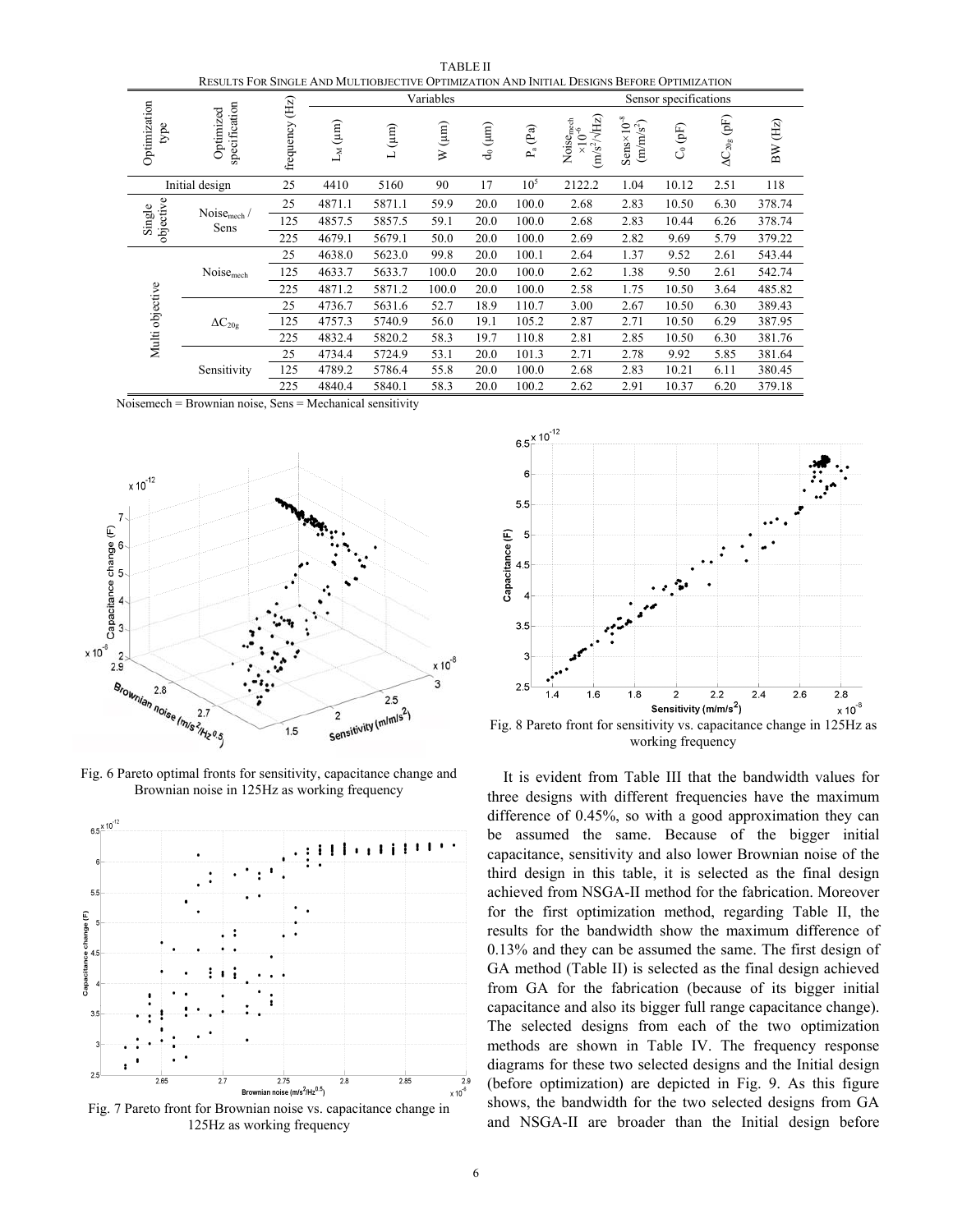| RESULTS FOR THE PROPOSED DESIGN FROM NSGA-II FOR FULL RANGE CAPACITANCE CHANGE OF ABOUT 6 PF |        |                       |       |                               |       |             |                                     |       |      |        |  |
|----------------------------------------------------------------------------------------------|--------|-----------------------|-------|-------------------------------|-------|-------------|-------------------------------------|-------|------|--------|--|
| (Hz)                                                                                         |        | Sensor specifications |       |                               |       |             |                                     |       |      |        |  |
| frequency                                                                                    | (um    |                       | (um   | $\overline{\mathrm{m}}$<br>ਰੰ | (Pa)  | Se<br>$S^2$ | ${}^{\circ}$<br>$-1.5$<br>Sens<br>Ĕ | (Fq)  | (Fq) | Œ      |  |
| 25                                                                                           | 4732.0 | 5621.3                | 52.5  | 19.3                          | 100.2 | 2.79        | 2.66                                | 10.27 | 6.00 | 390.12 |  |
| 125                                                                                          | 4750.7 | 5712.1                | 55.36 | 19.3                          | 100.2 | 2.75        | 2.70                                | 10.35 | 6.03 | 389.32 |  |
| 225                                                                                          | 4831.3 | 5818.3                | 60.3  | 19.7                          | 100.0 | 2.65        | 2.77                                | 10.49 | 6.01 | 388.36 |  |

TABLE III RESULTS FOR THE PROPOSED DESIGN FROM NSGA-II FOR FULL RANGE CAPACITANCE CHANGE OF ABOUT 6 PF

TABLE IV

|                | Variables |           |      |           |                 | Sensor specifications                                      |                                                                      |           |         |                           |
|----------------|-----------|-----------|------|-----------|-----------------|------------------------------------------------------------|----------------------------------------------------------------------|-----------|---------|---------------------------|
| Design type    | (mu)      | (mu)<br>┙ | (mu) | (mu)<br>ಕ | (Pa)<br>ಡ<br>نم | (Hz)<br>OISemech<br>$\frac{1}{2}$<br>っ<br>$\sim$<br>s<br>z | ∞<br>ᅌ<br>$\sim$<br>s<br>$\overline{\phantom{0}}$<br>Sens×<br>Ξ<br>Ê | (F)<br>ರೆ | $($ pF) | (Hz)<br>$\mathbf{\Omega}$ |
| Initial design | 4410      | 5160      | 90   |           | 10 <sup>5</sup> | 2122.2                                                     | 1.04                                                                 | 10.12     | 2.51    | 118                       |
| GА             | 4871.1    | 5871.1    | 59.9 | 20.0      | 100.0           | 2.68                                                       | 2.83                                                                 | 10.50     | 6.30    | 378.74                    |
| NSGA-II        | 4831.3    | 5818.3    | 60.3 | 19.7      | 100.0           | 2.65                                                       | 2.77                                                                 | 10.49     | 6.01    | 388.36                    |

optimization. Considering results in Table IV it can be expressed that the selected design from GA method shows increment of about 172%, 151% and 221% in sensitivity, full range capacitance change and band width respectively. Also the selected design from NSGA-II method shows increment of about 166%, 139% and 229% in sensitivity, full range capacitance change and band width respectively.



design from GA and design obtained from NSGA-II

# VII. CONCLUSION

An out of plane capacitive micro accelerometer is designed and implemented. In order to improve the performance parameters of the sensor, geometrical dimensions and also packaging pressure of the sensor are optimized using two optimization methods: simple genetic algorithm (GA) and nondominated sorting genetic algorithm (NSGA-II). Most of the constraints and variable boundaries are provided by the fabrication and readout circuit limitations. Both simple GA and NSGA-II algorithms show good convergence to the optimum results and also they will converge to the pressures approximately near 100 Pa as the packaging appropriate pressure. Simple GA algorithm converges to a specific solution that will satisfy the constraints but any change in the design specifications requires a new optimization process, which will be time consuming. On the contrary, the multiobjective algorithm (NSGA-II) provides a set of optimum results and the designer may select the most appropriate one. Furthermore the trade-off selection between lots of designs is a big advantage of a multi objective approach to a single objective one. Considering these optimization methods, two optimum designs are selected according to mechanical, electrical and fabrication process limits. These designs show a great improvement in performance parameters of the micro accelerometer in compare to the initial design (before optimization).

#### REFERENCES

- [1] N. Yazdi, F. Ayazi, K. Najafi, "Micromachined inertial sensors," *Proceedings of the IEEE,* vol. 86, No. 8, pp. 1640-1659, 1998.
- [2] J. Chae, H. Kulah, K. Najafi, "A CMOS compatible high aspect ratio silicon-on-glass in-plane micro-accelerometer," *Micromechanics and Microengineering J.,* Vol. 15, pp. 336–345, 2005.
- [3] P. Monajemi, F. Ayazi, "Design optimization and implementation of a microgravity capacitive HARPSS accelerometer", *IEEE Sensors Journal J.*, vol. 6, No. 1, pp. 39-46, 2006.
- [4] J. K. Coultate, C. H. J. Fox, S. McWilliam, A. R. Malvern, "Application of optimal and robust design methods to a MEMS accelerometer," *Sensors and Actuators A J.,* 2007.
- [5] K. Deb, A. Pratap, S. Agarwal, T. Meyarivan, "A fast and elitist multiobjective genetic algorithm: NSGA-II", *IEEE Transactions on evolutionary computation*, vol.6, No.2, pp. 182-197, 2002.
- [6] IW. Rangelow, H. Loschner, "Reactive ion etching for microelectrical mechanical system fabrication" *Vacuum Science & Technology B: Microelectronics and Nanometer Structures J.*, vol. 13, No. 6, pp. 2394- 2399, 1995.
- [7] M. Bao, H. Yang, "Squeeze film air damping in MEMS," *Sensors and Actuators A*, vol. 136, pp. 3-27, 2007.
- [8] SD. Senturia, "Microsystem design," MA: Kluwer Academic Publishers, 2001.
- [9] M. Gen, R. Cheng, "Genetic algorithms and engineering optimization," New York: John Wiley & Sons Inc, 2000.
- [10] K. Deb, "An efficient constraint handling method for genetic algorithms," *Computer Methods in Applied Mechanics and Engineering*, vol. 186, No. 2-4, pp. 311-338, 2000.
- [11] A. Konak, DW. Coit, AE. Smith, "Multi-objective optimization using genetic algorithms: a tutorial," *Reliability Engineering and System Safety*, vol. 91, pp. 992-1007, 2006.